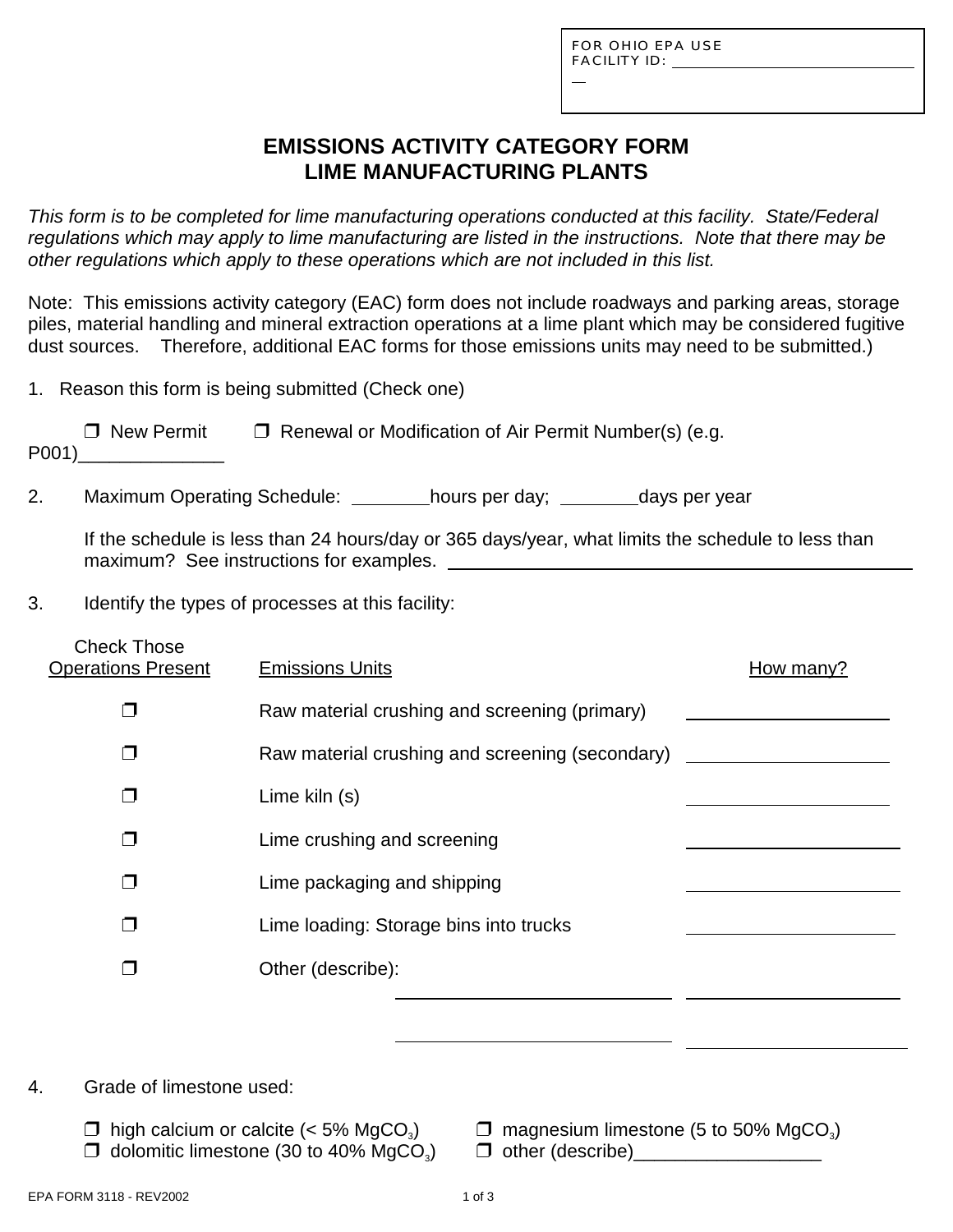5. Kiln processing data:

| Kiln $ID(s)$ | Type of kiln<br>(e.g. rotary, vertical<br>(shaft), other (describe) | Fuel(s) used<br>(e.g. coal, natural<br>gas, oil) | Annual fuel usage<br>(e.g. tons/yr,<br>gallons/yr, MMCF/yr,<br>$etc.$ ) | Maximum production<br>of kiln<br>(tons/hour) | Maximum<br>production of<br>kiln<br>(tons/year) |
|--------------|---------------------------------------------------------------------|--------------------------------------------------|-------------------------------------------------------------------------|----------------------------------------------|-------------------------------------------------|
|              |                                                                     |                                                  |                                                                         |                                              |                                                 |
|              |                                                                     |                                                  |                                                                         |                                              |                                                 |
|              |                                                                     |                                                  |                                                                         |                                              |                                                 |
|              |                                                                     |                                                  |                                                                         |                                              |                                                 |
|              |                                                                     |                                                  |                                                                         |                                              |                                                 |

# 6. Processing equipment data:

| ID           |                                              | Manufacturer | Date<br>installed | Maximum design<br>input capacity<br>(tons/hour) | Maximum<br>processing rate<br>(tons/hour) | Maximum annual<br>processing rate<br>(tons/year) |
|--------------|----------------------------------------------|--------------|-------------------|-------------------------------------------------|-------------------------------------------|--------------------------------------------------|
| $\mathsf{A}$ | Primary crushing and<br>screening            |              |                   |                                                 |                                           |                                                  |
| B            | Secondary crushing<br>and screening          |              |                   |                                                 |                                           |                                                  |
| $\mathsf C$  | Lime kiln(s)                                 |              |                   |                                                 |                                           |                                                  |
| D            | Lime crushing and<br>screening               |              |                   |                                                 |                                           |                                                  |
| E            | Lime packaging and<br>shipping               |              |                   |                                                 |                                           |                                                  |
| $\mathsf F$  | Lime loading:<br>storage bins into<br>trucks |              |                   |                                                 |                                           |                                                  |
| G            | Other:                                       |              |                   |                                                 |                                           |                                                  |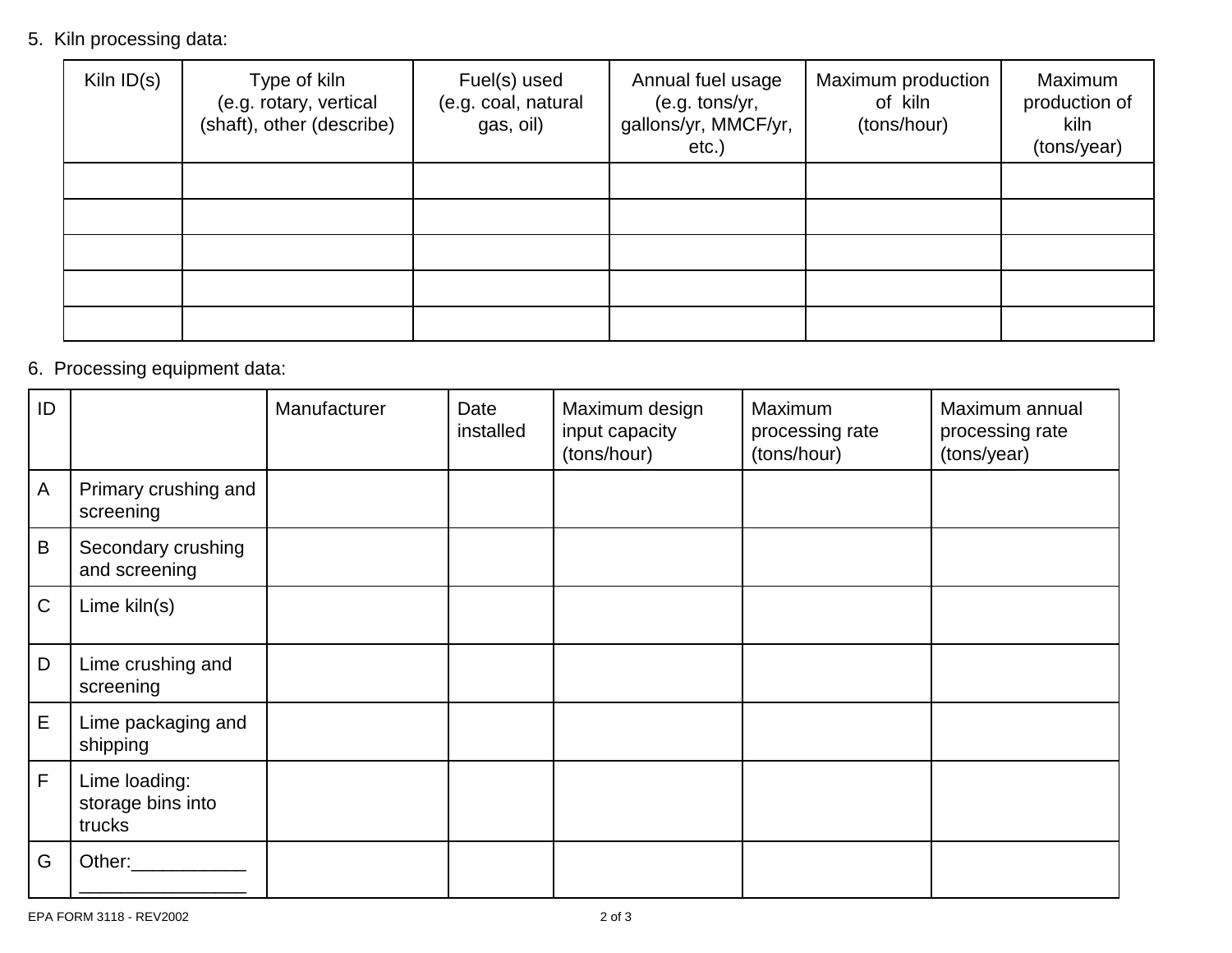# 7. Control methods to be used for emissions from lime manufacturing plants:

| ID             |                                           | <b>Capture Method</b> | Capture<br>Efficiency | <b>Control Method</b> | Control<br>Efficiency |
|----------------|-------------------------------------------|-----------------------|-----------------------|-----------------------|-----------------------|
| $\overline{A}$ | Primary crushing and<br>screening         |                       |                       |                       |                       |
| $\sf B$        | Secondary crushing<br>and screening       |                       |                       |                       |                       |
| $\mathsf C$    | Lime kiln(s)                              |                       |                       |                       |                       |
| D              | Lime crushing and<br>screening            |                       |                       |                       |                       |
| E              | Lime packaging and<br>shipping            |                       |                       |                       |                       |
| F              | Lime loading: storage<br>bins into trucks |                       |                       |                       |                       |
| G              | Other:___________                         |                       |                       |                       |                       |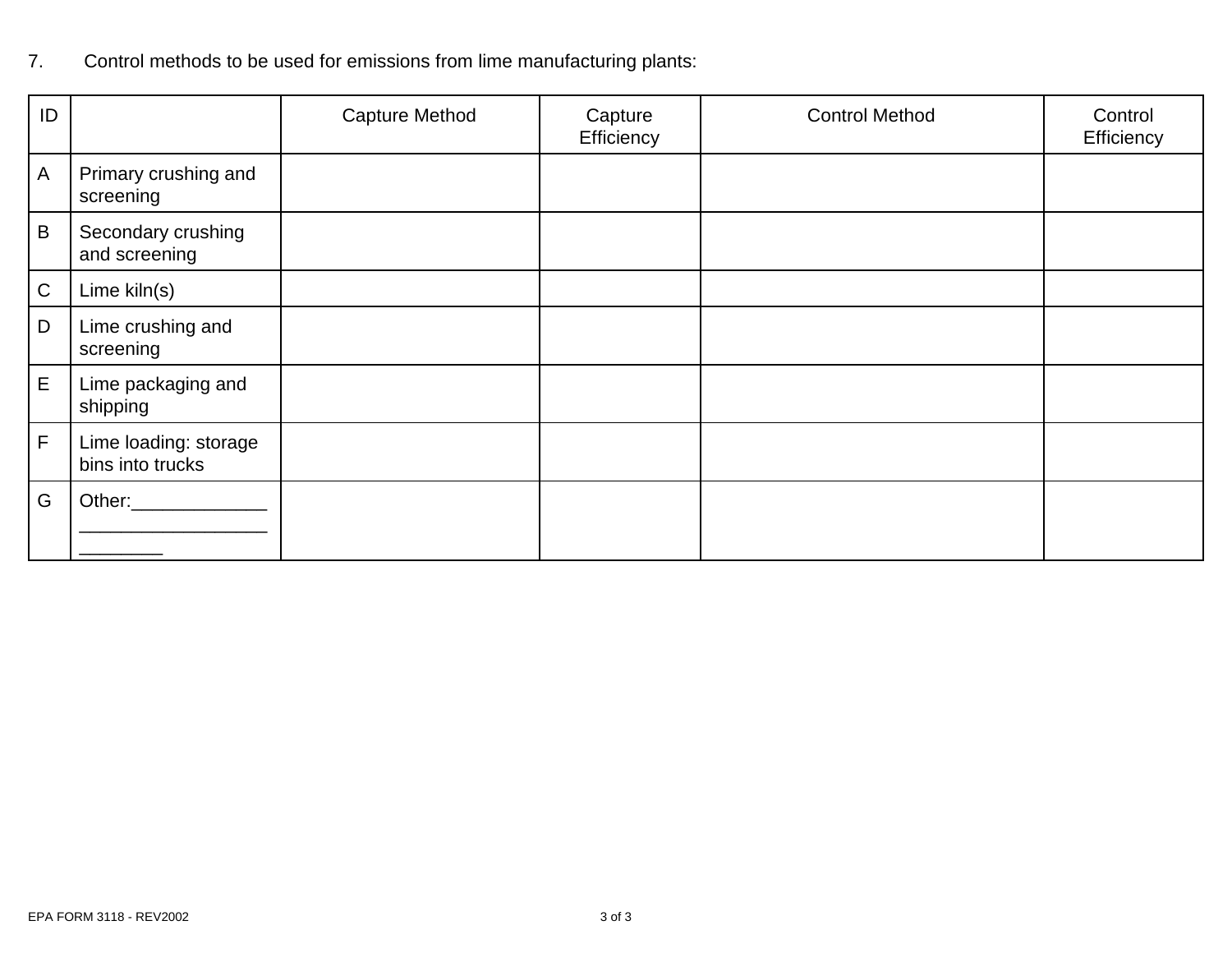## **INSTRUCTIONS FOR COMPLETION OF THE EMISSIONS ACTIVITY CATEGORY FORM FOR LIME PLANTS**

### **GENERAL INSTRUCTIONS:**

Provide complete responses to all applicable questions. If an item does not apply to the emissions unit, write in "Not Applicable" or "NA." If the answer is not known, write in "Not Known" or "NK." If you need assistance in understanding a question after reading the instructions below, contact your Ohio EPA District Office or Local Air Agency for assistance. Submittal of an incomplete application will delay application review and processing. In addition, the application may be returned as incomplete if all applicable questions are not answered appropriately.

#### **APPLICABLE REGULATIONS:**

*The following State and Federal Regulations may be applicable to lime plants. Note that there may be other regulations which apply to this emissions unit which are not included in this list.*

- Federal: 40 CFR 60, (NSPS) Subpart A, Subpart HH 40 CFR 63, (MACT) Subpart A, Subpart AAAAA
- State: OAC 3745-31-02 (Permit to Install) OAC 3745-35-02 (Permit to Operate) OAC 3745-17-07, 17-08, 17-11(Particulate Matter rules)

If you would like a copy of these regulations, contact your Ohio EPA District Office or Local Air Agency. State regulations may also be viewed and downloaded from the Ohio EPA website at http://www.epa.state.oh.us/dapc/regs/regs.html. Federal regulations may be viewed and downloaded at http://www.epa.gov/docs/epacfr40/chapt-I.info/subch-C.htm.

#### **CALCULATING EMISSIONS:**

Manufacturers of some types of emissions units and most types of control equipment develop emissions estimates or have stack test data which you can request. Stack testing of the emissions may be done. Emissions unit sampling test data may be either for this emissions unit or a similar one located at the facility or elsewhere. You may develop your own emission factors by mass balance or other knowledge of your process, if you can quantify inputs and outputs accurately. You may be able to do this on a small scale or over a short period of time, if it is not practical during regular production. If you have control equipment, you may be able to quantify the amount of pollutants collected over a known time period or production amount.

USEPA has developed emission factors for many types of emissions units and published them in a document titled "Compilation of Air Pollutant Emission Factors, AP-42", available from the following website: http://www.epa.gov/ttn/chief/ap42/index.html See Chapter 11.17 (Lime Manufacturing). Any emission factor calculation should include a reference to the origin of the emission factor or control efficiency.

#### **SPECIFIC INSTRUCTIONS:**

This emissions activity category (EAC) form is to be used for certain operations at lime plants which emit fugitive dust and for lime kilns. Typical emissions units to be included on this form are listed in item #3. Other EAC forms may need to be completed for emissions units at lime plants. For example, the following EAC forms must be completed for the following emissions units: